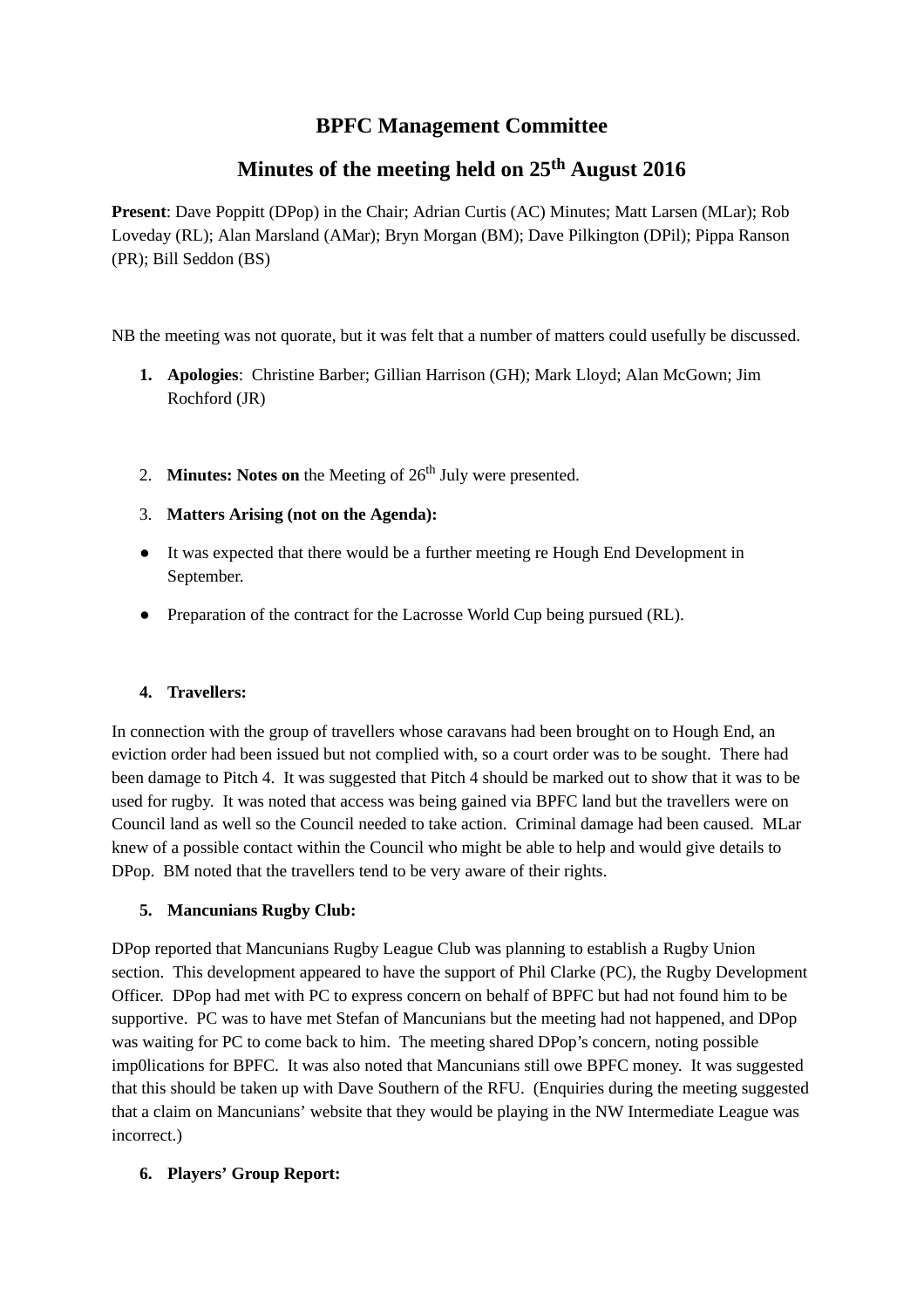MLar reported that it had not been possible to hold a meeting recently, but some issues had emerged from previous discussions.

- Glen Foley was taking on a social role and looking into dates for certain events. (The importance of liaising with GH over dates was stressed.)
- In order to foster a club identity, it had been agreed that club shirts should be worn after games. Steve McEwen would be obtaining the shirts and they would also be available to nonplaying members.
- They had been made aware of some issues of maintenance:- A hose was needed for the dryer in the laundry. (**Agreed**: that this be purchased immediately.) Attention was needed to the air-conditioning in the beer room; an initial estimate suggested this might cost  $E1k$  to rectify but Paddy O'Donnell had indicated willingness to do some of the work to reduce the cost. (**Agreed**: to refer this to JR and the Finance Committee.) There was a problem with the Fire Alarm board. (It was noted that this should be covered by the contract with the Fire Service. **Agreed**: to ask GH to look into the contractual situation.

## 7. **Youth:**

- DPil expressed grave concern over the loss of several U14 players to Heaton Moor, due to pressure from Lancashire coaching staff. Lancs had been contacted over this but no reply was received initially. Subsequently Ian Spavin of Lancs claimed he had not received the first message, asked for it to be re-sent, and promised to deal with the matter but would need some time to do so. If no satisfactory response was forthcoming from Lancs, it would be necessary to contact Heaton Moor directly and also warn other clubs. He was concerned that there might be an impact on other Park players when they discovered that some of the best players were no longer at the Club. He requested that, for the time being, links with Heaton Moor be severed. This was **agreed**.
- Contrary to previous practice, competitive games were now being arranged for as early as  $11<sup>th</sup>$ September, rather than October. This created difficulties in preparing a side so soon after the re-commencement of training.
- Re youth training, DPil asked whether the U15s might train on Tuesdays since some players were involved with school matches on Wednesdays. (It was agreed that this could be tried and monitored.) He also noted that the women's team had been training on Sundays, and it was agreed that this would have to take place after youth training or matches.

#### 8. **Coaching and Playing:**

• AMar reported on the practical arrangements he had been making in connection with the away fixture in the Isle of Man. Flights would be with Flybe, and players would be issued with their own kit because of a 20 kg weight allowance. The hotel where he had booked rooms required a document to be signed and credit card details supplied from someone who would be on the trip, as a safeguard against any damage caused. DPop indicated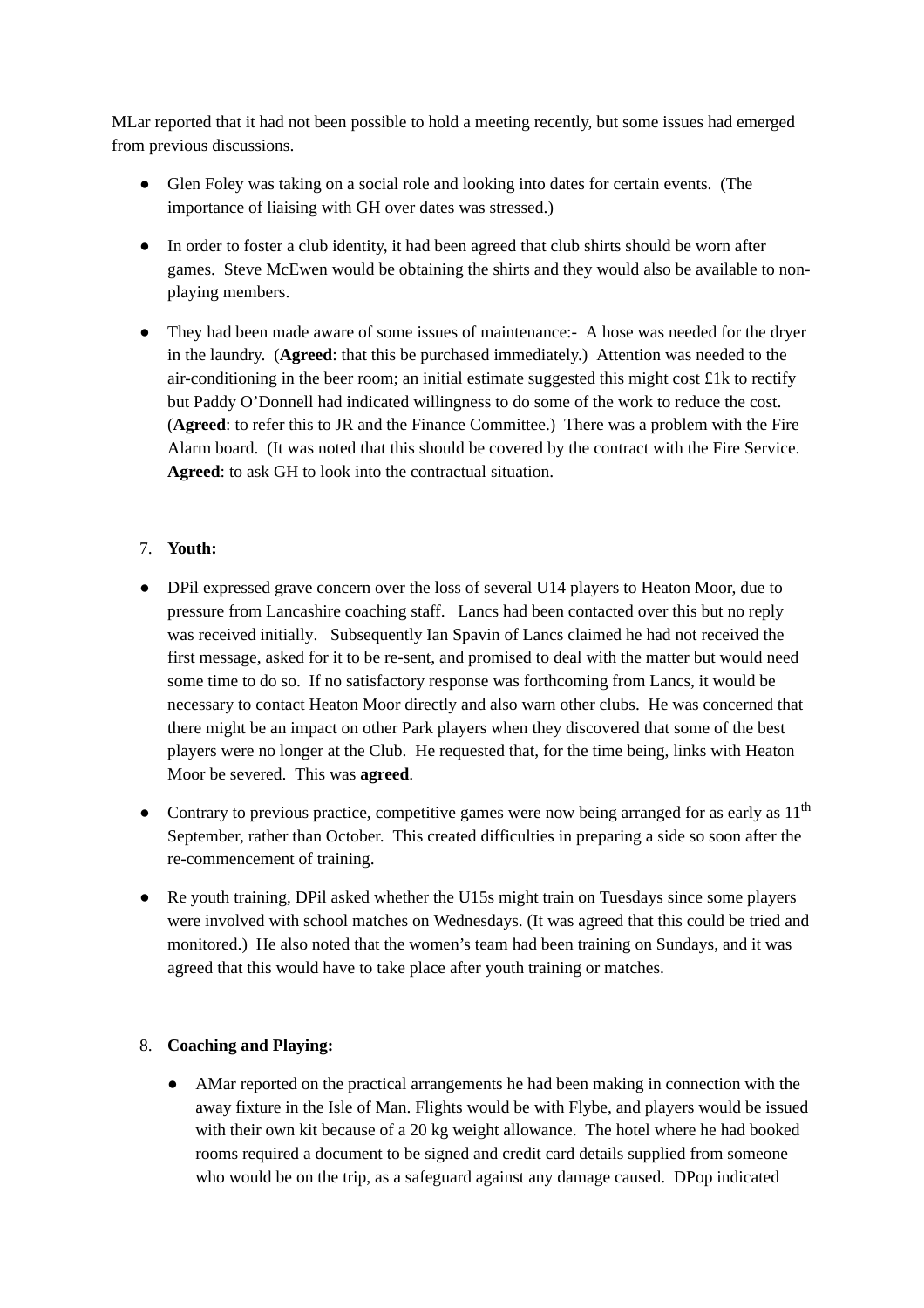that, while he would be on the trip, he was reluctant to sign because of past instances of damage caused on away trips and of players' lack of respect for their own clubhouse. It was agreed that any damage caused on the forthcoming trip to the IoM or at other times must be paid for by those who caused it. MLar undertook to make sure that players were aware of this. DPop agreed to sign the document on the strict understanding that he is not personally responsible for any financial commitment and that undertakings would be taken from the players regarding their responsibility to pay for any damage. The Management Committee endorsed his stance on this.

- AMar indicated that he had emailed team managers regarding their responsibilities in various areas, including ensuring that subscriptions were paid and stressing the importance that club identity (shirts, ties etc) be adhered to. He stressed that nonpayment of subs was resulting in a significant loss of revenue for the club. Consideration was being given to providing a player's card to those who have paid their subs. Approval was given to the ordering of a supply of ties with a new design of black and silver stripes with a small red griffin emblem. These could be worn by players, and other club members, and the anticipated profit from their sale would go into the rugby budget. (MLar said that the players were supportive of this, and had suggested that no one who had not paid the subscription should be allowed to wear the tie.) AMar would liaise with Steve McEwen and Arco, the suppliers, about opening a club account.
- AMar agreed to talk to DPil and PR about a possible deal with Under Armour over kit supply.

#### 9. **Finance:** No report.

BS noted that a proposed meeting regarding budget and social dates had not yet taken place. MLar mentioned that some social events being considered by the players were not necessarily intended as fund-raisers but had the aim of encouraging club spirit and use of the Clubhouse.

#### **10. Ground:**

- The new posts had been erected on Pitch 2.
- Pitch 1 was to be used as little as possible. Problems had been caused by too much sand being put in dips on the pitch, inhibiting grass growth; this had had to be removed.  $\bullet$
- It was suggested that a review might be undertaken of how work undertaken by the groundsman and paid for by the club was initiated and prioritised. It was proposed that GH be asked to provide to the Management Committee a list of required tasks to be carried out; these could be prioritised and referred back for action. (It was noted that much work is carried out using the groundsman's own equipment at a significant financial saving to the Club.) ●
- Immediate priorities noted were the removal of ruts from Pitch 4, resulting from the presence of travellers, and the permanent marking of Pitches 2,3, and 4. DPop would